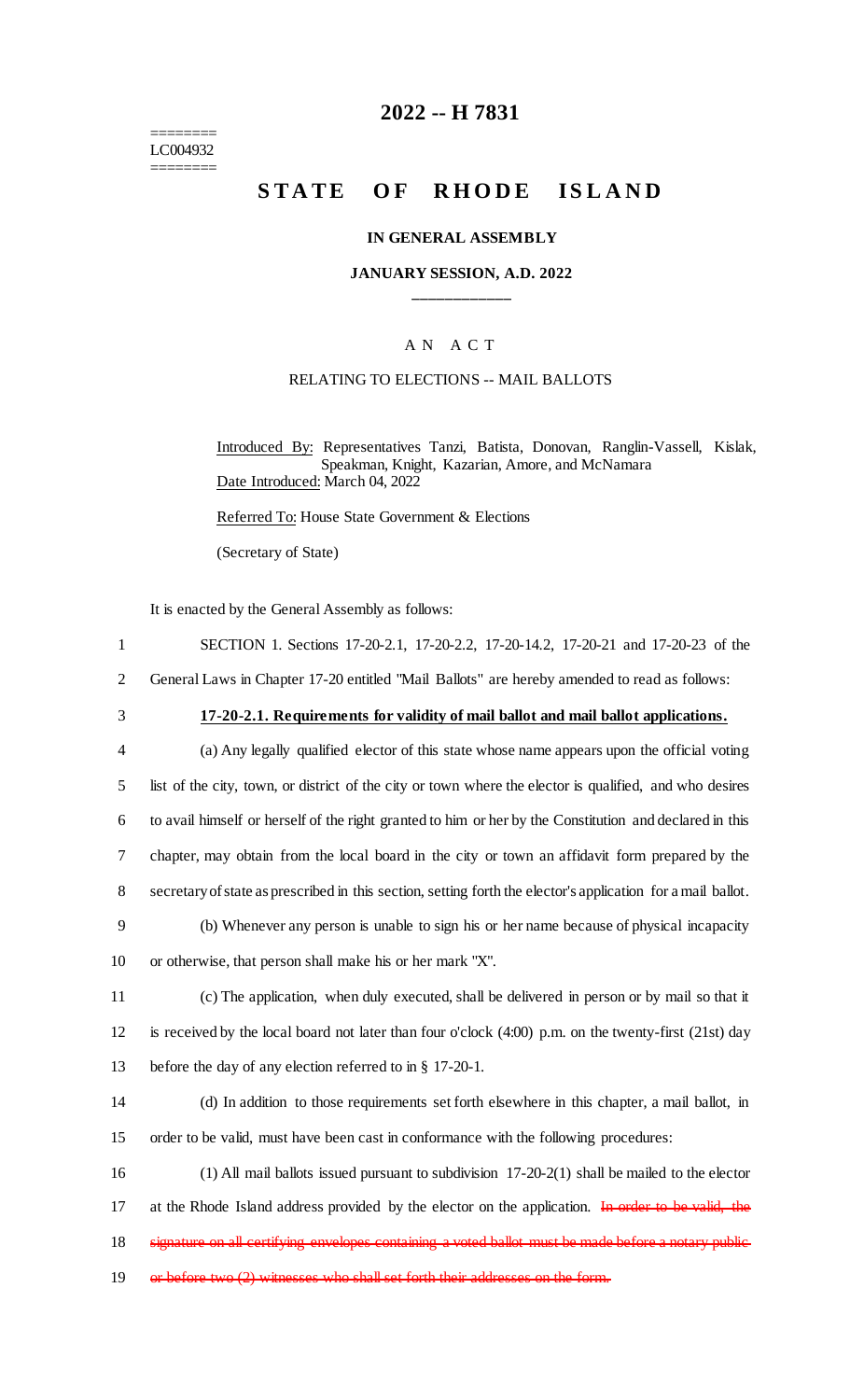(2) All applications for mail ballots pursuant to § 17-20-2(2) must state under oath the name and location of the hospital, convalescent home, nursing home, or similar institution where the elector is confined. All mail ballots issued pursuant to subdivision 17-20-2(2) shall be delivered to the elector at the hospital, convalescent home, nursing home, or similar institution where the elector is confined; and the ballots shall be voted and witnessed in conformance with the provisions of § 17-20-14.

 (3) All mail ballots issued pursuant to subdivision 17-20-2(3) shall be mailed to the address provided by the elector on the application or sent to the board of canvassers in the city or town where the elector maintains his or her voting residence. In order to be valid, the signature of the elector on the certifying envelope containing voted ballots does not need to be notarized or witnessed. Any voter qualified to receive a mail ballot pursuant to subdivision 17-20-2(3) shall also be entitled to cast a ballot pursuant to the provisions of United States Public Law 99-410 ("UOCAVA Act").

 (4) All mail ballots issued pursuant to subdivision 17-20-2(4) may be mailed to the elector at the address within the United States provided by the elector on the application or sent to the 16 board of canvassers in the city or town where the elector maintains his or her voting residence. In 17 order to be valid, the signature on all certifying envelopes containing a voted ballot 18 before a notary public, or other person authorized by law to administer oaths where signed, or where 19 the elector voted, or before two (2) witnesses who shall set forth their addresses on the form. In order to be valid, all ballots sent to the elector at the board of canvassers must be voted in conformance with the provisions of § 17-20-14.2.

 (e) Any person knowingly and willfully making a false application or certification, or knowingly and willfully aiding and abetting in the making of a false application or certification, shall be guilty of a felony and shall be subject to the penalties provided for in § 17-26-1.

 (f) In no way shall a mail ballot application be disqualified if the voter's circumstances change between the time of making the application and voting his or her mail ballot as long as voter remains qualified to receive a mail ballot under the provisions of § 17-20-2. The local board of canvassers shall provide the state board of elections with written notification of any change in circumstances to a mail ballot voter.

#### **17-20-2.2. Requirements for validity of emergency mail ballots.**

 (a) Any legally qualified elector of this state whose name appears upon the official voting list of the town or district of the city or town where the elector is so qualified, who on account of circumstances manifested twenty (20) days or less prior to any election becomes eligible to vote by mail ballot according to this chapter, may obtain from the local board an application for an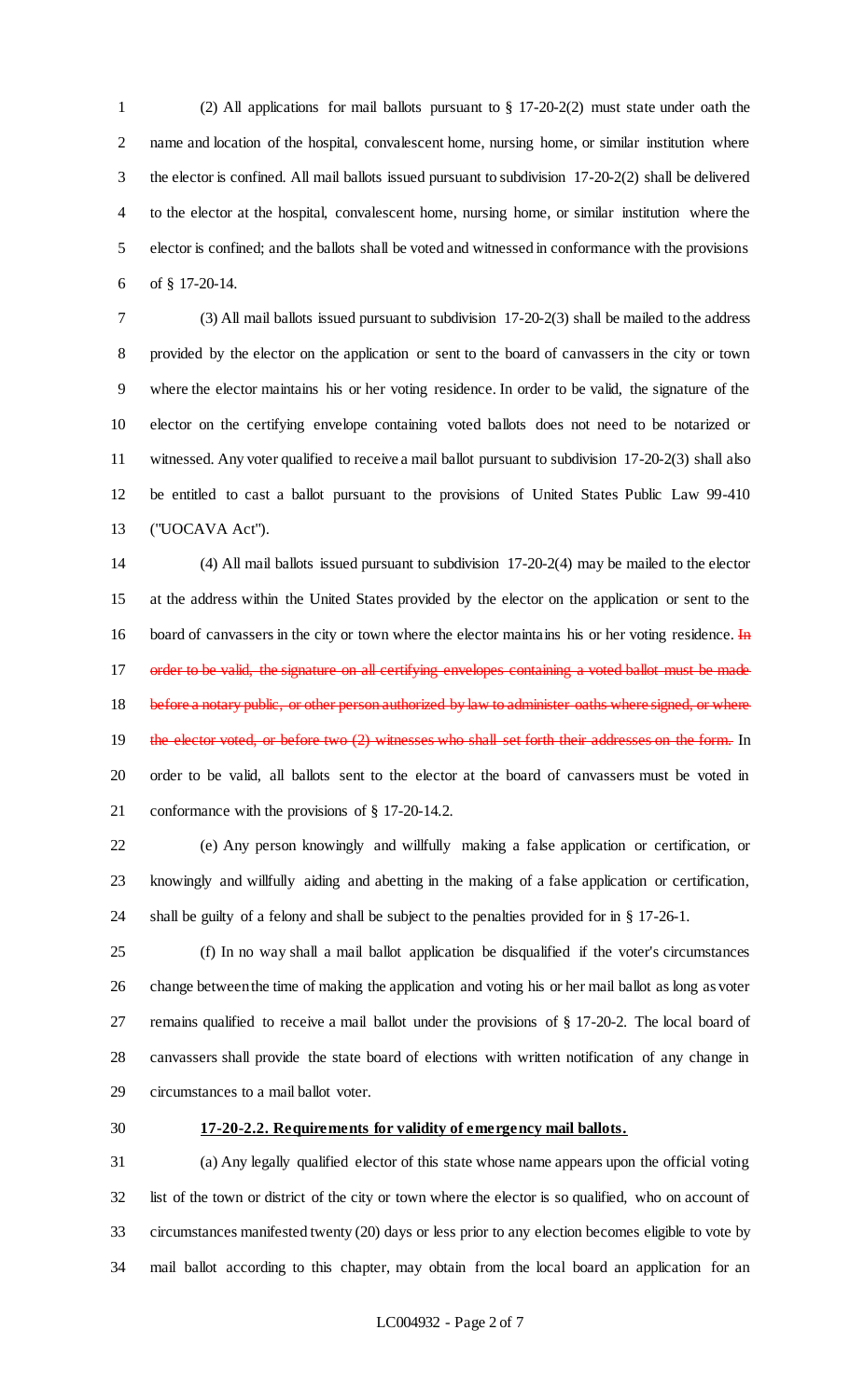emergency mail ballot or may complete an emergency in-person mail ballot application on an electronic poll pad at the board of canvassers where the elector maintains his or her residence.

 (b) The emergency mail ballot application, when duly executed, shall be delivered in person or by mail so that it shall be received by the local board not later than four o'clock (4:00) p.m. on the last day preceding the date of the election.

 (c) The elector shall execute the emergency mail ballot application in accordance with the requirements of this chapter, which application shall contain a certificate setting forth the facts relating to the circumstances necessitating the application.

 (d) In addition to those requirements set forth elsewhere in this chapter, an emergency mail ballot, except those emergency mail ballots being cast pursuant to subsection (g) of this section, in order to be valid, must have been cast in conformance with the following procedures:

 (1) All mail ballots issued pursuant to § 17-20-2(1) shall be mailed to the elector at the state of Rhode Island address provided on the application by the office of the secretary of state, or delivered by the local board to a person presenting written authorization from the elector to receive 15 the ballots, or cast in private at the local board of canvassers. In order to be valid, the signature of 16 the voter on the certifying envelope containing a voted ballot must be made before a notary public, 17 or other person authorized by law to administer oaths where signed, or where the elector voted, or 18 before two (2) witnesses who shall set forth their addresses on the form. In order to be valid, all ballots sent to the elector at the board of canvassers must be voted in conformance with the provisions of § 17-20-14.2.

 (2) All applications for emergency mail ballots pursuant to § 17-20-2(2) must state under oath the name and location of the hospital, convalescent home, nursing home, or similar institution where the elector is confined. All mail ballots issued pursuant to this subdivision shall be delivered to the elector by the bipartisan pair of supervisors, appointed in conformance with this chapter, and shall be voted and witnessed in conformance with the provisions of § 17-20-14.

 (3) All mail ballots issued pursuant to § 17-20-2(3) shall be mailed by the office of the secretary of state to the elector at an address provided by the elector on the application, or cast at the board of canvassers in the city or town where the elector maintains his or her voting residence. The signature of the elector on the certifying envelope containing the voted ballots issued pursuant to the subdivision does not need to be notarized or witnessed. Any voter qualified to receive a mail ballot pursuant to § 17-20-2(3) shall also be entitled to cast a ballot pursuant to the provisions of United States Public Law 99-410 ("UOCAVA Act").

 (4) All mail ballots issued pursuant to § 17-20-2(4) shall be cast at the board of canvassers in the city or town where the elector maintains his or her voting residence or mailed by the office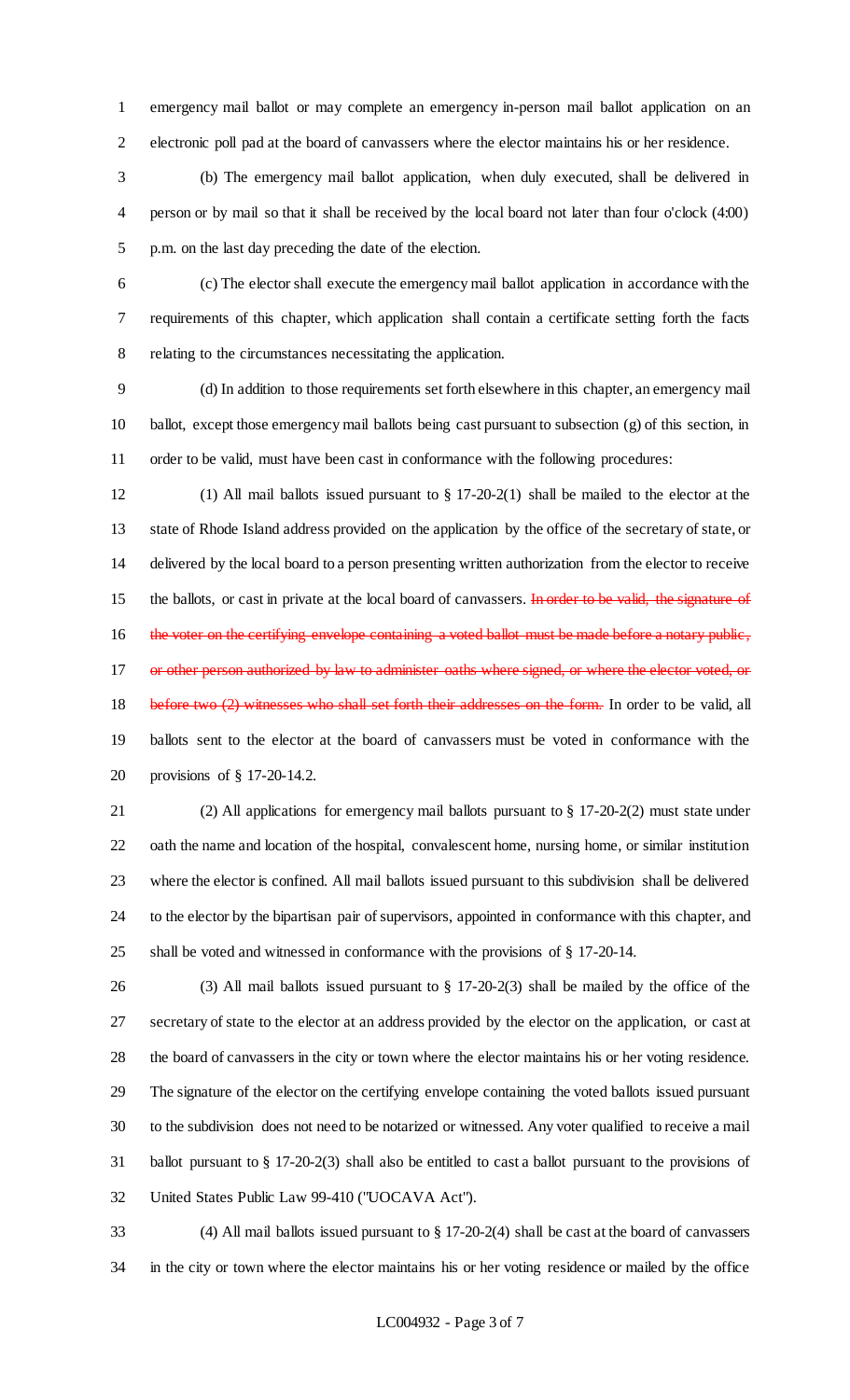of the secretary of state to the elector at the address within the United States provided by the elector on the application, or delivered to the voter by a person presenting written authorization by the 3 voter to pick up the ballot. In order to be valid, the signature of the voter on all certifying envelopes 4 containing a voted ballot must be made before a notary public, or other person authorized by law 5 to administer oaths where signed, or where the elector voted, or before two (2) witnesses who shall 6 set forth their addresses on the form. In order to be valid, all ballots sent to the elector at the board of canvassers must be voted in conformance with the provisions of § 17-20-14.2.

 (e) The secretary of state shall provide each of the several boards of canvassers with a sufficient number of mail ballots for their voting districts so that the local boards may provide the appropriate ballot or ballots to the applicants. It shall be the duty of each board of canvassers to process each emergency ballot application in accordance with this chapter, and it shall be the duty of each board to return to the secretary of state any ballots not issued immediately after each election.

 (f) Any person knowingly and willfully making a false application or certification, or knowingly and willfully aiding and abetting in the making of a false application or certification, shall be guilty of a felony and shall be subject to the penalties provided for in § 17-26-1.

 (g) An emergency mail ballot application may be completed in person using an electronic poll pad provided by the board of canvassers upon presentation by the voter of valid proof of identity pursuant to § 17-19-24.2. Upon completion of the poll pad application, the voter shall be provided with a ballot issued by the secretary of state and upon completion of the ballot by the voter, the voter shall place the ballot into the state-approved electronic voting device, provided by the board of elections and secured in accordance with a policy adopted by the board of elections.

#### **17-20-14.2. Voting from board of canvassers.**

 The local board of canvassers shall appoint as many supervisors as are necessary whose duty it shall be to supervise the casting of votes by persons using mail ballots at a place that preserves their secrecy and to take acknowledgments or serve as witnesses, and jointly provide assistance, if requested, to assure proper marking, sealing, and mailing of ballots as voted. Every certifying envelope containing a mail ballot cast at a board of canvassers must have the signature 29 of the elector notarized by an appointed person authorized by law to administer oaths or before two 30 (2) appointed witnesses who shall set forth their signature on the form. The certifying envelope of any mail ballot voted at the local board of canvassers shall be stamped by the local board to indicate it was voted on in conformance with the law. Every person who willfully hinders the local supervisors in performing their duties as set forth in this section shall be guilty of a misdemeanor. The local board shall transmit a list to the state board of elections containing the names and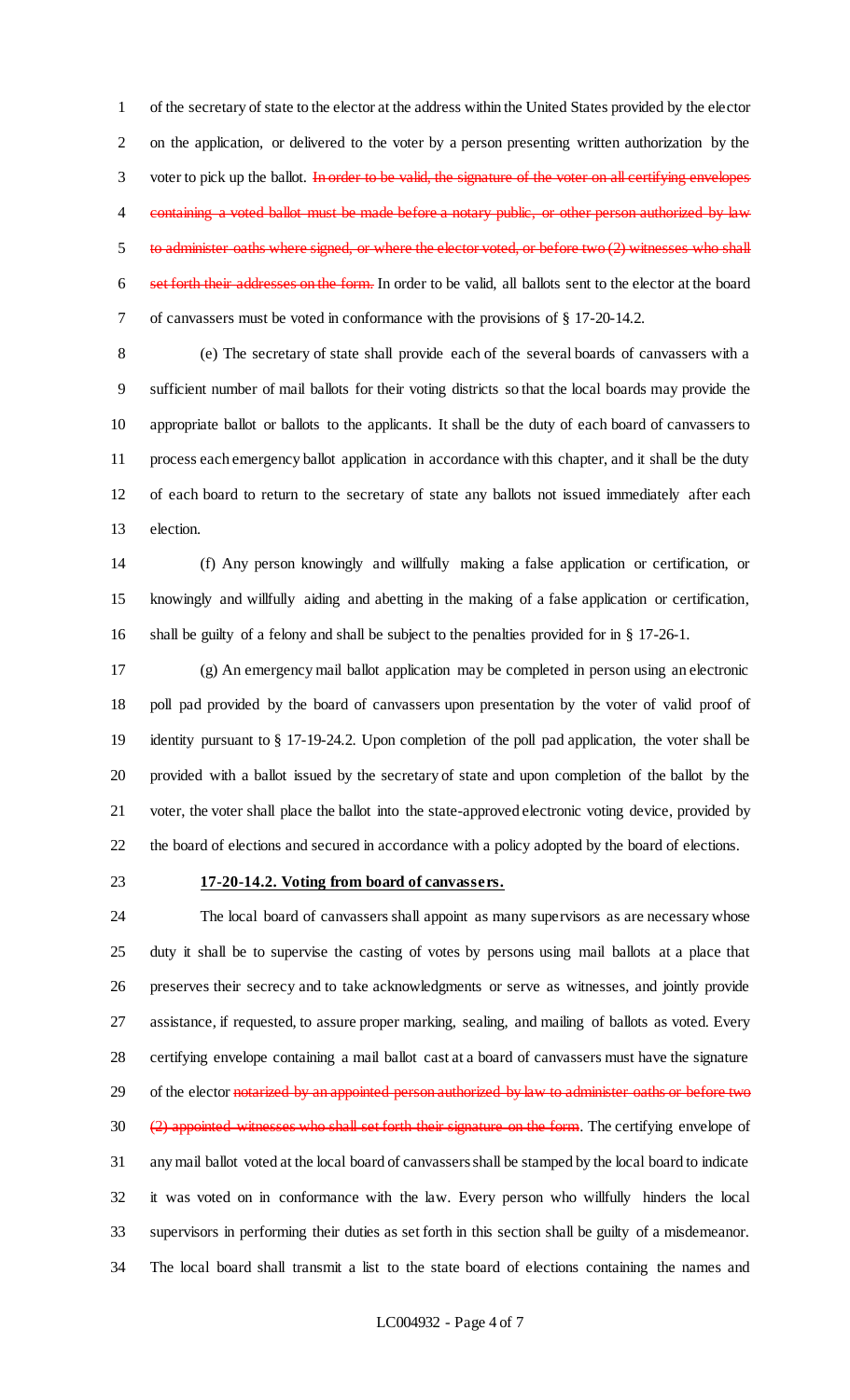|  | signatures of people authorized to witness mail ballots. |  |  |
|--|----------------------------------------------------------|--|--|
|  |                                                          |  |  |

| $\overline{c}$ | 17-20-21. Certifying envelopes.                                                                        |  |  |  |  |  |
|----------------|--------------------------------------------------------------------------------------------------------|--|--|--|--|--|
| 3              | The secretary of state shall cause to be prepared and printed and shall furnish with each              |  |  |  |  |  |
| 4              | mail ballot an envelope for sealing up and certifying the ballot when returned. The envelope shall     |  |  |  |  |  |
| 5              | be printed in substantially the following form:                                                        |  |  |  |  |  |
| 6              | "After marking ballot or ballots, fold and enclose in this envelope and seal it. Certify to            |  |  |  |  |  |
| 7              | statement hereon. Enclose in envelope addressed to board of elections, which must receive the          |  |  |  |  |  |
| 8              | envelope not later than the time prescribed by $\S 17$ -18-11 for the closing of polling places on the |  |  |  |  |  |
| 9              | day of election."                                                                                      |  |  |  |  |  |
| 10             |                                                                                                        |  |  |  |  |  |
| 11             | Certificate of Voter                                                                                   |  |  |  |  |  |
| 12             | Print Name of Voter                                                                                    |  |  |  |  |  |
| 13             | I swear or affirm, under penalty of perjury, that I am:                                                |  |  |  |  |  |
| 14             | I am a United States citizen;<br>٠                                                                     |  |  |  |  |  |
| 15             | I am a resident and qualified voter of the State of Rhode Island;                                      |  |  |  |  |  |
| 16             | I am eligible to cast a mail ballot under the provisions of § 17-20-2; and                             |  |  |  |  |  |
| 17             | I am not qualified to vote elsewhere.                                                                  |  |  |  |  |  |
| 18             |                                                                                                        |  |  |  |  |  |
| 19             | (If unable to sign name because of physical incapacity or otherwise, voter shall make his              |  |  |  |  |  |
| 20             | or her mark " $(X)$ ").                                                                                |  |  |  |  |  |
| 21             | I hereby attest under penalty of perjury that the enclosed voted ballot was cast, and the              |  |  |  |  |  |
| 22             | signature or mark on this certifying envelope was made by the voter whose name appears on              |  |  |  |  |  |
| 23             | the label above.                                                                                       |  |  |  |  |  |
| 24             | Before me the $\frac{day}{}$ day of $\frac{20}{x}$ , at $\frac{1}{x}$ at $\frac{1}{x}$ (city or town), |  |  |  |  |  |
| 25             | county of ______________, state of ______________, personally appeared the above named voter,          |  |  |  |  |  |
| 26             | to me known and known by me to be the person who affixed his or her signature to this ballot           |  |  |  |  |  |
| 27             | envelope.                                                                                              |  |  |  |  |  |
| 28             |                                                                                                        |  |  |  |  |  |
| 29             | <b>Notary Public</b>                                                                                   |  |  |  |  |  |
| 30             | Notary must also print his or her name                                                                 |  |  |  |  |  |
| 31             | Witness:                                                                                               |  |  |  |  |  |
| 32             |                                                                                                        |  |  |  |  |  |
| 33             | (Signature)(Print Name)<br>(Address)                                                                   |  |  |  |  |  |
| 34             | (Signature)(Print Name)<br>(Address)                                                                   |  |  |  |  |  |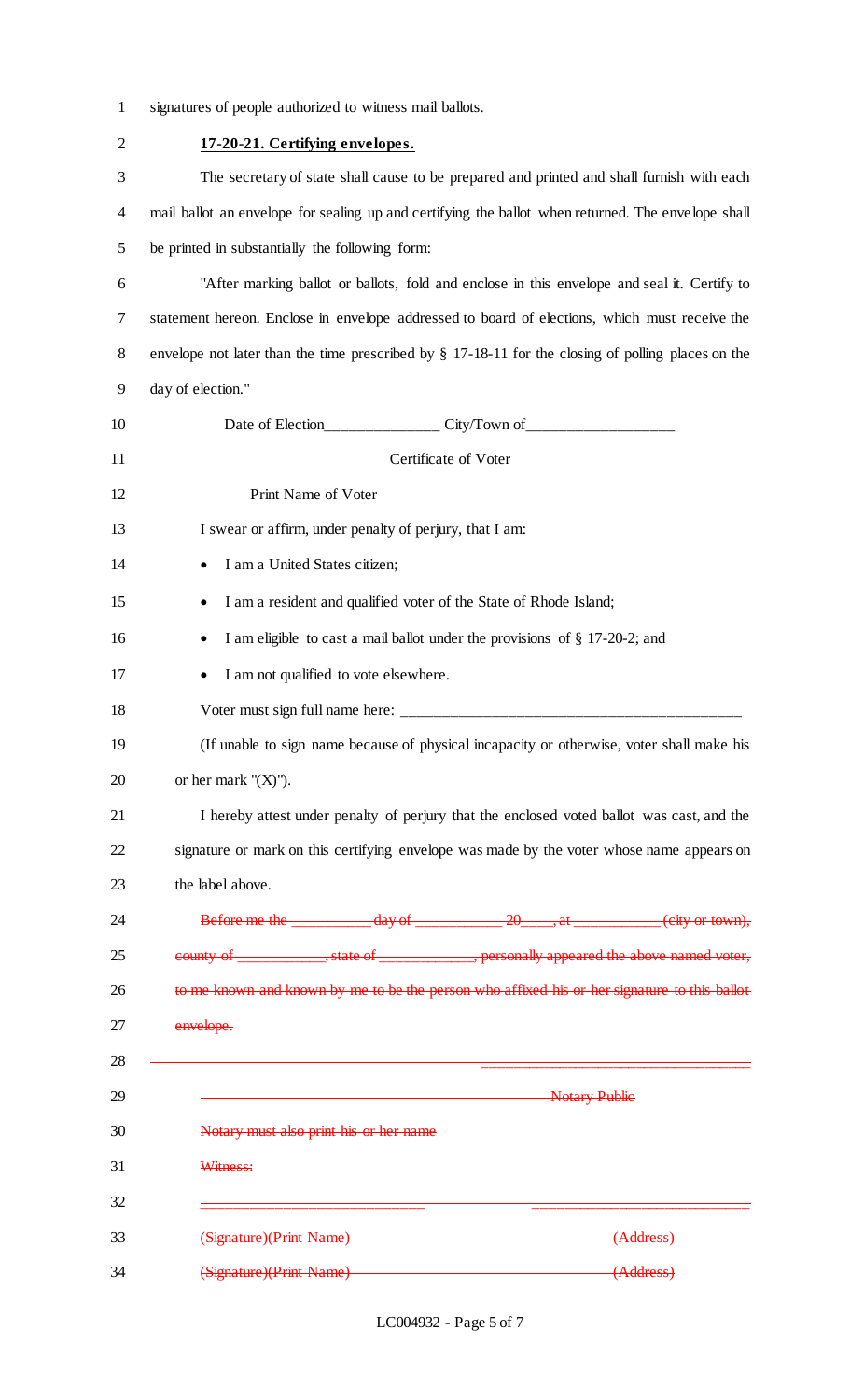Note: Mail ballots must either be sworn to before a notary public or before two (2) witnesses who must sign their names and addresses. **17-20-23. Marking and certification of ballot.** (a) A voter may vote for the candidates of the voter's choice by making a mark in the space provided opposite their respective names. (b) In case a voter desires to vote upon a question submitted to the vote of the electors of the state, the voter shall mark in the appropriate space associated with the answer that the voter desires to give. (c) Voters receiving a mail ballot pursuant to § 17-20-2(1), (2), and (4) shall mark the ballot 10 in the presence of two (2) witnesses or some officer authorized by the law of the place where 11 marked to administer oaths. Voters receiving a mail ballot pursuant to  $\frac{8}{9}$  17-20-2(3) do not need to have their ballot witnessed or notarized. Except as otherwise provided for by this chapter, the voter shall not allow the official or witnesses to see how he or she marks the ballot and the official or witnesses shall hold no communication with the voter, nor the voter with the official or witnesses, as to how the voter is to vote. Thereafter, the voter shall enclose and seal the ballot in the envelope 16 provided for it. The voter shall then execute before the official or witnesses the certification on the envelope. The voter shall then enclose and seal the certified envelope with the ballot in the envelope addressed to the state board and cause the envelope to be delivered to the state board on or before election day. (d) These ballots shall be counted only if received within the time limited by this chapter. (e) There shall be a space provided on the general election ballot to allow the voter to write in the names of persons not in nomination by any party as provided for in §§ 17-19-31 and 17-20-

24.

SECTION 2. This act shall take effect upon passage.

======== LC004932 ========